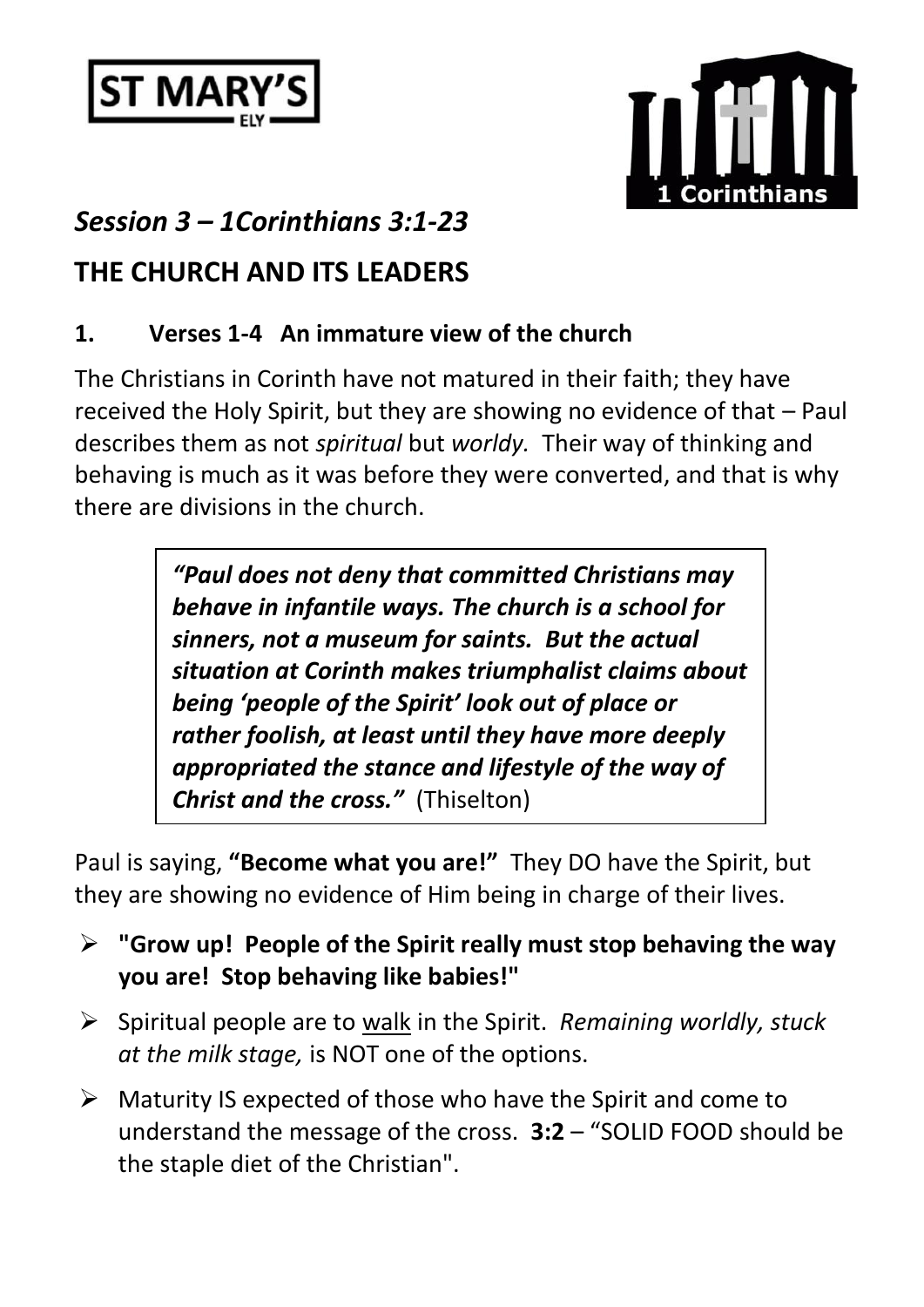#### **2. Verses 5-17 The church is God's; the leaders are servants**

Paul uses three metaphors.

#### ➢ *The church as God's farm (v.5-9)*

Paul and Apollos are God's servants with particular roles within the life of the church (**v.5-6).** (And their close co-operation means that it is ridiculous to use their names for rival factions.) They are answerable to God for how they carry out these roles (v.8). But the farm is God's; he is the one responsible for its existence and its growth (**v.6b,7**).

| v.5 Apollos and Paul are servants.  | God assigned them the task.       |
|-------------------------------------|-----------------------------------|
| v.6 Paul planted, Apollos watered.  | God was giving the growth.        |
| v.7 The planter and the waterer are | But God who gives the growth      |
| nothing.                            | (is everything).                  |
| v.8 The planter and the waterer are | (God) will give them their        |
| equal.                              | individual reward for their toil. |

**Verse 9:** Note the emphasis on **GOD**: "*GOD'S* fellow-workers are we; *GOD'S* field, *GOD'S* building are you". Ministers and those they serve are no more than God's instruments. So the only legitimate slogan is "we all belong to God". Ministers in God's church are SERVANTS.

#### ➢ *The church as God's building (vv.10-15)*

The church has a solid foundations – it is Jesus Christ himself (**v.11**). Paul, with his preaching about Jesus, was the one who laid this foundation (**v.10a**); the leaders of the church are the ones who are building upon it. They have a great responsibility (**v.10b**), and they are answerable to God for whether they have done this well (like building with good, appropriate materials) or badly (with poor materials). Good building is done with the gospel of Jesus and the cross, which is precious and imperishable; poor building is done with the latest fashion in worldly wisdom, which will not last long. This is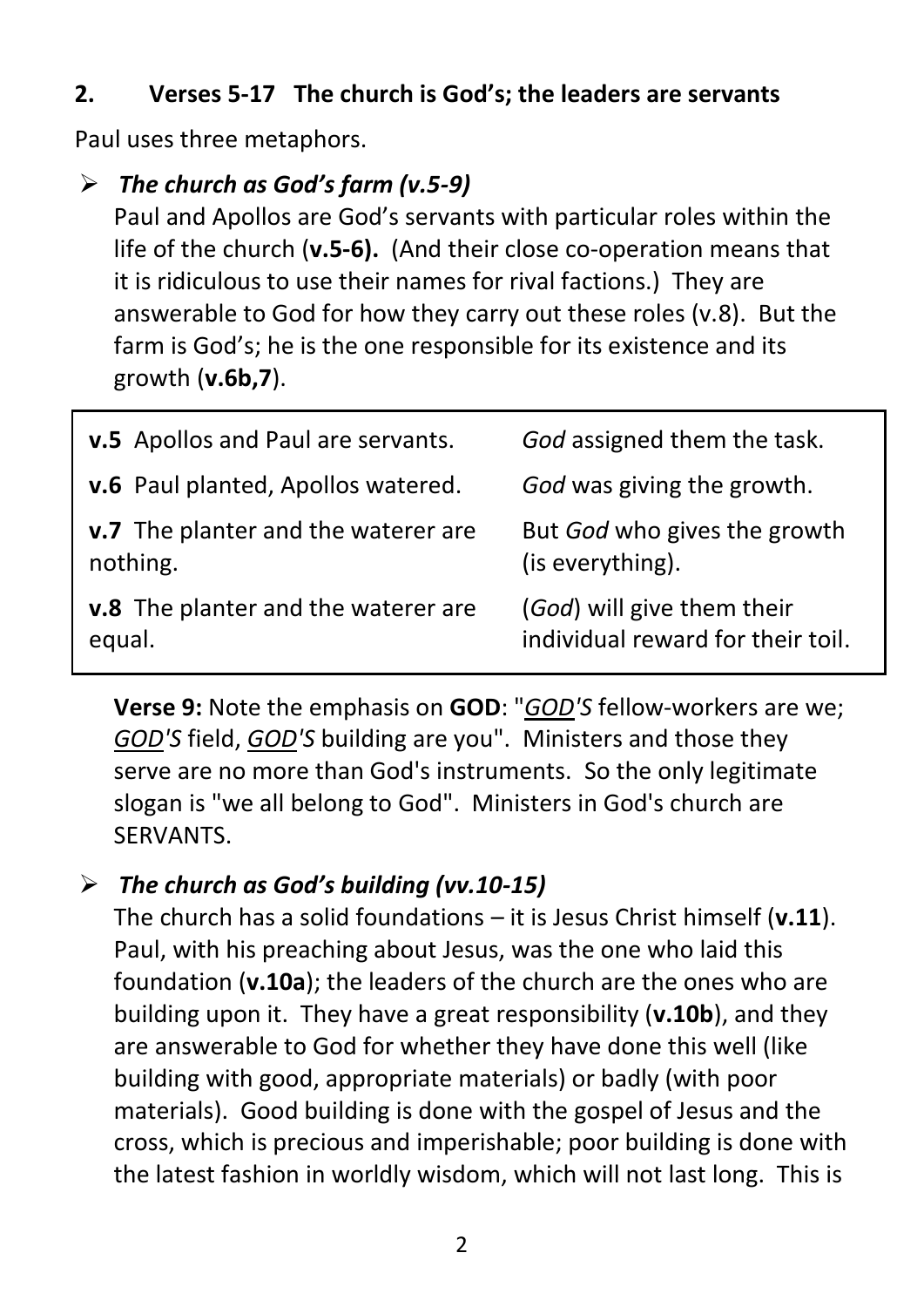not a question of the leaders' salvation: like all Christians, they are saved by God's grace and not by their work (**v.15**).

So Paul is concerned to warn those who are currently building the church. The master-builder lays the foundation, which others are building upon, *but 'Take care how you build!'* Then he uses the building imagery to urge those who are doing the building to use only imperishable materials (**vv.12-13**) because there will come a Day when each person's work will be tested and rewards will given according to the quality of the work done (**vv.14-15**).

### ➢ *The church as God's temple (v.16-17)*

The temple in Jerusalem was God's dwelling place. Now the church is God's dwelling place – the place where he lives by his Spirit. Wherever the Christians are gathered together: that is where people should be able to encounter the presence and the power of God. Paul gives a very stern warning to anyone who, through sticking to worldly wisdom or by creating division, destroys the church and prevents this from happening (**v.17**).

The church is the community indwelt by God's Spirit, so that it functions as a genuine alternative to the pagan world in which it is found.

God and his temple are HOLY; you Corinthians are also God's temple, so you are also to be HOLY. You must become what in fact by God's grace you already are: "God's HOLY temple in Corinth.

## **3. Verses 18-23 The leaders are God's gift to the church**

Paul reminds his readers once again of the two key areas in which their thinking about the church is wrong:

- they are embracing Greek ideas of wisdom, when such wisdom is foolishness from God's perspective;

- they are boasting about the particular leaders to whom they feel that they owe allegiance.

So Paul sums up the theme of worldly wisdom and the futility of any kind of boasting about mere humans. There should be no boasting,